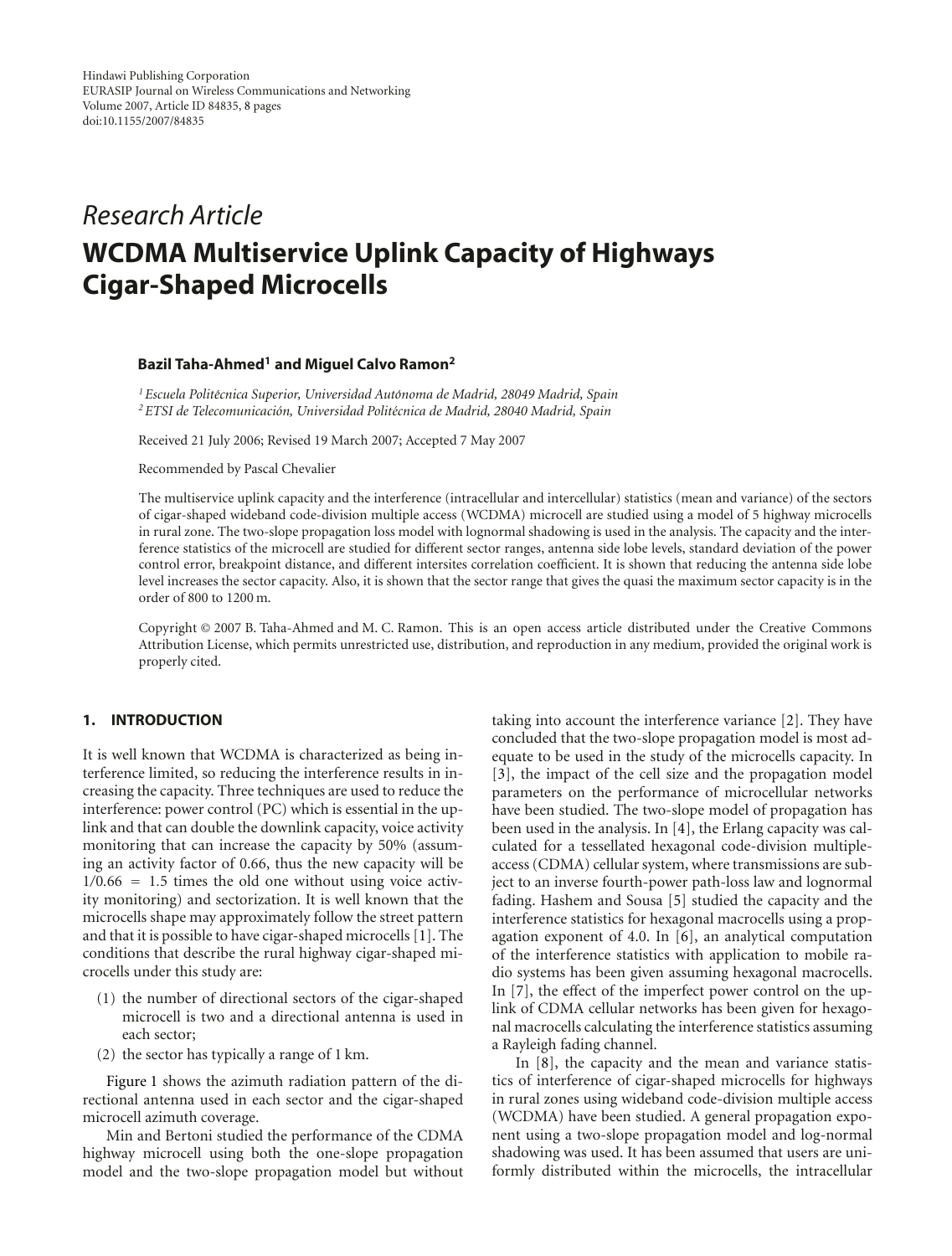

(b) Microcell azimuth coverage

Figure 1: The sector and microcell coverage.

<span id="page-1-0"></span>interference variance is null, and that the power control is perfect. In [\[9](#page-7-9)], the uplink capacity and interference statistics of WCDMA cigar-shaped microcells for highways in rural zones with nonuniform spatial traffic distribution and imperfect power control were given.

In [\[10](#page-7-10)], the capacity of cross-shaped microcells has been given assuming imperfect power control and constant interference to noise ratio. In [\[11\]](#page-7-11), WCDMA uplink capacity and interference statistics of a long tunnel cigar-shaped microcells have been studied using the hybrid model of propagation and assuming imperfect power control, an infinite transmitted power and an activity factor of 0.5 for voice users (over head was not taken into account). In [\[11\]](#page-7-11), it was shown that the sector capacity increases when the sector radius increases where nothing shows that at a given sector range (1.5 km approximately), the sector capacity should begin to reduce. All this is due to the fact that the transmitted power was assumed to be infinite. Also in [\[11\]](#page-7-11), it was not taken into account that a percentage of the mobile transmitted power is assigned to the pilot signal. In [\[12\]](#page-7-12), the WCDMA uplink capacity and interference statistics of cigar-shaped microcells in rural zones highways have been studied assuming imperfect power control and finite equal transmitted power for the voice and data services. It has been assumed that the WCDMA can support only one service at a given time. Thus, the mixed capacity was not given. Also, it was assumed that the maximum transmitted power of the voice and data users is equal but this is not the case in the multi-service situation. Multi-service means that the system can support more than one service in a given time.

In this work, for cigar-shaped microcells in rural highways zones, we use a two-slope propagation model with general exponent and then investigate the multi-service sector capacity and interference statistics (mean and variance values) of the uplink assuming imperfect power control and finite unequal transmitted power by the mobile for the voice and data services. Those assumptions and the multi-service analysis have not been shown in the previous authors works in [\[8,](#page-7-8) [9](#page-7-9), [11,](#page-7-11) [12\]](#page-7-12).

The paper has been organized as follows. In [Section 2,](#page-1-1) the propagation model is given. [Section 3](#page-1-2) explains the method to calculate the capacity and the interference statistics of the uplink. Numerical results are presented in [Section 4.](#page-4-0) Finally, in [Section 5](#page-6-0) conclusions are drawn.



#### <span id="page-1-3"></span><span id="page-1-1"></span>**2. PROPAGATION MODEL**

In [\[2\]](#page-7-2), it has been shown that the two-slope model of propagation is the best propagation model that can be used to study the capacity of the sector of cigar-shaped microcells in highways. Thus, we will use the two-slope propagation model with lognormal shadowing in the calculations of the capacity and the interference statistics. The exponent of the propagation is assumed to be  $\gamma_1$  until the break point  $(R_b)$  and then it converts into a larger value  $\gamma_2$ . In this way the path loss at a distance *r* from the base station is given by

$$
L_p(\text{dB}) = L_b + L_g + 10\gamma_1 \log_{10} \left(\frac{r}{R_b}\right) + \xi_1 \quad \text{If } r \le R_b,
$$
  

$$
L_p(\text{dB}) = L_b + L_g + 10\gamma_2 \log_{10} \left(\frac{r}{R_b}\right) + \xi_2 \quad \text{If } r > R_b,
$$
 (1)

where

(1)  $L_b$  (the loss at a distance  $R_b$ ) and  $R_b$  are given by

$$
L_b(\text{dB}) = 20 \log_{10} \left(\frac{4\pi}{\lambda}\right) + 10\gamma_1 \log_{10} (R_b),
$$
  

$$
R_b \approx \frac{4h_b h_m}{\lambda},
$$
 (2)

- (2)  $L_g$  is the car window penetration loss assumed to be 3 dB,
- (3)  $h_b$  is the base station antenna height,
- (4)  $h_m$  is the mobile antenna height,
- (5)  $\lambda$  is the wavelength,
- (6) *ξ*<sup>1</sup> and *ξ*<sup>2</sup> are Gaussian random variables of zero mean and a standard deviation of  $\sigma_1$  and  $\sigma_2$ , respectively.  $\xi_1$ and  $\xi_2$  represent the effect of shadowing (loss deviation from the mean value).

Practical values of  $s_1$ ,  $s_2$ ,  $\sigma_1$ ,  $\sigma_2$ , and  $R_b$  are (see [\[8\]](#page-7-8))

- (1)  $\gamma_1 = 2.0$  to 2.25,
- (2)  $\gamma_2 = 4.0$  to 6.0,
- (3)  $σ_1 = 2$  to 3 dB,
- (4)  $\sigma_2 = 4$  to 6 dB, and
- (5)  $R_b = 300$  m.

## <span id="page-1-2"></span>**3. UPLINK ANALYSIS**

[Figure 2](#page-1-3) depicts the configuration of the 5-microcell model used in analysis where the sector range is assumed to be *R*.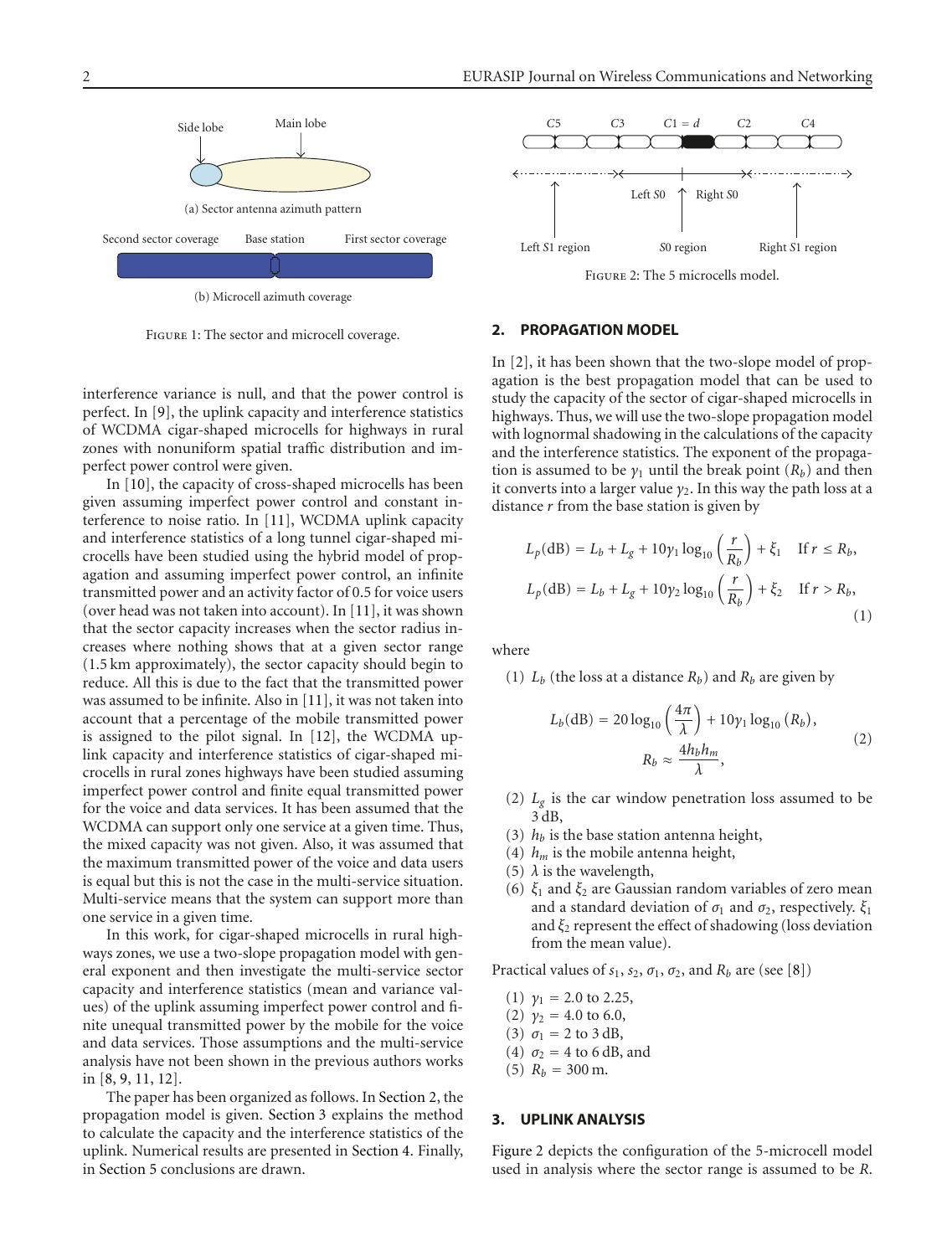

<span id="page-2-0"></span>Figure 3: Schematic diagram of base stations and mobiles for highway microcells.

In WCDMA systems, each microcell controls the transmitted power of its users. If the interfering user *i* is at a distance *r*im from its base station and at a distance  $r_{id}$  from the reference microcell base station, as shown in [Figure 3,](#page-2-0) then the ratio of the interference signals  $L(r_{\text{id}}, r_{\text{im}})$  due to the distance only is given as follows.

(1) If  $r_{\text{id}} > R_b$  and  $r_{\text{im}} < R_b$  then  $L(r_{\text{id}}, r_{\text{im}})$  is given as

$$
L(r_{\rm id}, r_{\rm im}) = R_b^{(\gamma_2 - \gamma_1)} \frac{r_{\rm im}^{\gamma_1}}{r_{\rm id}^{\gamma_2}}.
$$
 (3)

(2) If  $r_{\text{id}} < R_b$  and  $r_{\text{im}} > R_b$  then  $L(r_{\text{id}}, r_{\text{im}})$  is given as

$$
L(r_{\rm id}, r_{\rm im}) = R_b^{(\gamma_1 - \gamma_2)} \frac{r_{\rm im}^{\gamma_2}}{r_{\rm id}^{\gamma_1}}.
$$
 (4)

(3) If  $(r_{\text{id}} \text{ and } r_{\text{im}} > R_b)$  then  $L(r_{\text{id}}, r_{\text{im}})$  is given by

$$
L(r_{\rm id}, r_{\rm im}) = \left(\frac{r_{\rm im}}{r_{\rm id}}\right)^{\gamma_2}.\tag{5}
$$

Now, the ratio of the interference signals  $L_{\text{shd}}(r_{\text{id}}, r_{\text{im}})$  due to the distance and shadowing is given by

$$
L_{\rm shd}(r_{\rm id}, r_{\rm im}) = 10^{(\xi_{\rm id} - \xi_{\rm im})/10} L(r_{\rm id}, r_{\rm im}), \tag{6}
$$

where *ξ*id and *ξ*im are given as follows.

- (1) If  $r_{\text{id}} > R_b$  and  $r_{\text{im}} < R_b$  then  $\xi_{\text{id}} = \xi_2$  and  $\xi_{\text{im}} = \xi_1$ .
- (2) If  $r_{\text{id}} < R_b$  and  $r_{\text{im}} > R_b$  then  $\xi_{\text{id}} = \xi_1$  and  $\xi_{\text{im}} = \xi_2$ .
- (3) In case of ( $r_{\text{id}}$  and  $r_{\text{im}} > R_b$ ) then  $\xi_{\text{id}} = \xi_2$  and  $\xi_{\text{im}} = \xi_2$ .

We will divide the total intercellular interference ( $I_{\text{inter}}$ ) into interference from users in the *S*0 region (*I<sub>S0</sub>*) and interference from users in the *S*1 region  $(I_{S1})$ , where these regions are shown in [Figure 2.](#page-1-3) We will find the capacity and the interference statistics of the right sector (drawn in black in [Figure 2\)](#page-1-3) that provides half of the coverage to microcell *d*. We assume that users in the region *S*0 and *S*1 connect to the best (with lower propagation loss) of the two nearest microcells. In the *S*1 region, we will use the upper limit approximation (users in *S*1 never communicate with *C*1) to calculate the interference statistics. This will compensate the use of only 6 sectors to calculate the intercellular interference statistics instead of using unlimited number of sectors (microcells).

Let the mean value of the desired signal power received by the base station for a given service *s* be *Pr*,*s*. The mean value of the interference from an active user communicating with the reference microcell, assuming the same service, will be also *Pr*,*s*. A user *i* in the *S*0 region will not communicate

with the reference base station *d* (*C*1) but rather with base station *m* (*C*2 or *C*3) whenever the propagation loss between the user *i* and base station *m* is lower than the propagation loss between the user *i* and the base station *C*1, that is, if  $\phi(\xi_{\rm id} - \xi_{\rm im}, r_{\rm id}/r_{\rm im}) = 1$ , where

$$
\phi\left(\xi_{\rm id} - \xi_{\rm im}, \frac{r_{\rm id}}{r_{\rm im}}\right) = \begin{cases} 1, & \text{if } L(r_{\rm id}, r_{\rm im}) 10^{(\xi_{\rm id} - \xi_{\rm im})/10} \le 1, \\ 0, & \text{otherwise.} \end{cases} \tag{7}
$$

Assuming a uniform density *ρs* of users for each service, the density of users in each sector is  $\rho_s = N_{u,s}/R$  users per unit length. For the right part of *S*0 the expected value of *IS*<sup>0</sup> for a given service *s* is given as

$$
E[I_{\rm SO}]_{r,s} = \alpha_s \rho_s \int_{\rm SOr} L(r_{\rm id}, r_{\rm im}) f\left(\frac{r_{\rm id}}{r_{\rm im}}\right) dr.
$$
 (8)

Being

$$
f\left(\frac{r_{\rm id}}{r_{\rm im}}\right) = E\left[10^{(\xi_{\rm id}-\xi_{\rm im})/10}\phi\left(\xi_{\rm id}-\xi_{\rm im},\frac{r_{\rm id}}{r_{\rm im}}\right)\right]
$$

$$
= e^{(\beta\sigma)^2/2}Q\left[\beta\sqrt{\sigma^2}+\frac{10}{\sqrt{\sigma^2}}\log_{10}\left\{\frac{1}{L(r_{\rm id},r_{\rm im})}\right\}\right],\tag{9}
$$

where

- (1) *β* = ln 10*/*10,
- (2)  $\alpha_s$  is the activity factor of the user for the service *s* assumed to be 0.66 for voice users and 1.0 for data users.

Now the general value of  $\sigma^2$  is given as follows.

(1) If  $r_{\text{id}} \leq R_b$  and  $r_{\text{im}} > R_b$  or  $r_{\text{id}} > R_b$  and  $r_{\text{im}} \leq R_b$  then the value of  $\sigma^2$  is given by

$$
\sigma^{2} = (\sigma_{1} - \sigma_{2})^{2} + 2(1 - C_{\text{dm}})\sigma_{1}\sigma_{2},
$$
 (10)

where  $C_{dm}$  is the inter-sites correlation coefficient.

(2) When  $(r_{\text{id}} \text{ and } r_{\text{im}} > R_b)$  then  $\sigma_{\text{id}} = \sigma_2$ , also  $\sigma_{\text{im}} = \sigma_2$ and then

$$
\sigma^2 = 2(1 - C_{\rm dm})\sigma_2^2. \tag{11}
$$

The function  $Q(x)$  is the complementary distribution function of the standard Gaussian distribution defined as

$$
Q(x) = \frac{1}{\sqrt{2\pi}} \int_x^{\infty} e^{-v^2/2} dv.
$$
 (12)

The upper limit of the expected value of *IS*<sup>1</sup> due to right part of the *S*1 region for the service *s* is given as

$$
E[I_{\rm S1}]_{r,s} \approx \alpha_s \rho_s \int_{\rm S1} L(r_{\rm id}, r_{\rm im}) E[10^{(\xi_{\rm id} - \xi_{\rm im})/10}] dr. \qquad (13)
$$

The expected value of the intercellular interference from the right side of the regions *S*0 and *S*1 for the service *s* is

$$
E[I]_{r,s} = E[I_{S0}]_{r,s} + E[I_{S1}]_{r,s}.
$$
 (14)

Thus the expected value of the total interference from the left and right sides for the service *s* is given by

$$
E[I]_{\text{inter},s} = E[I]_{r,s}(1 + \text{Sll}),\tag{15}
$$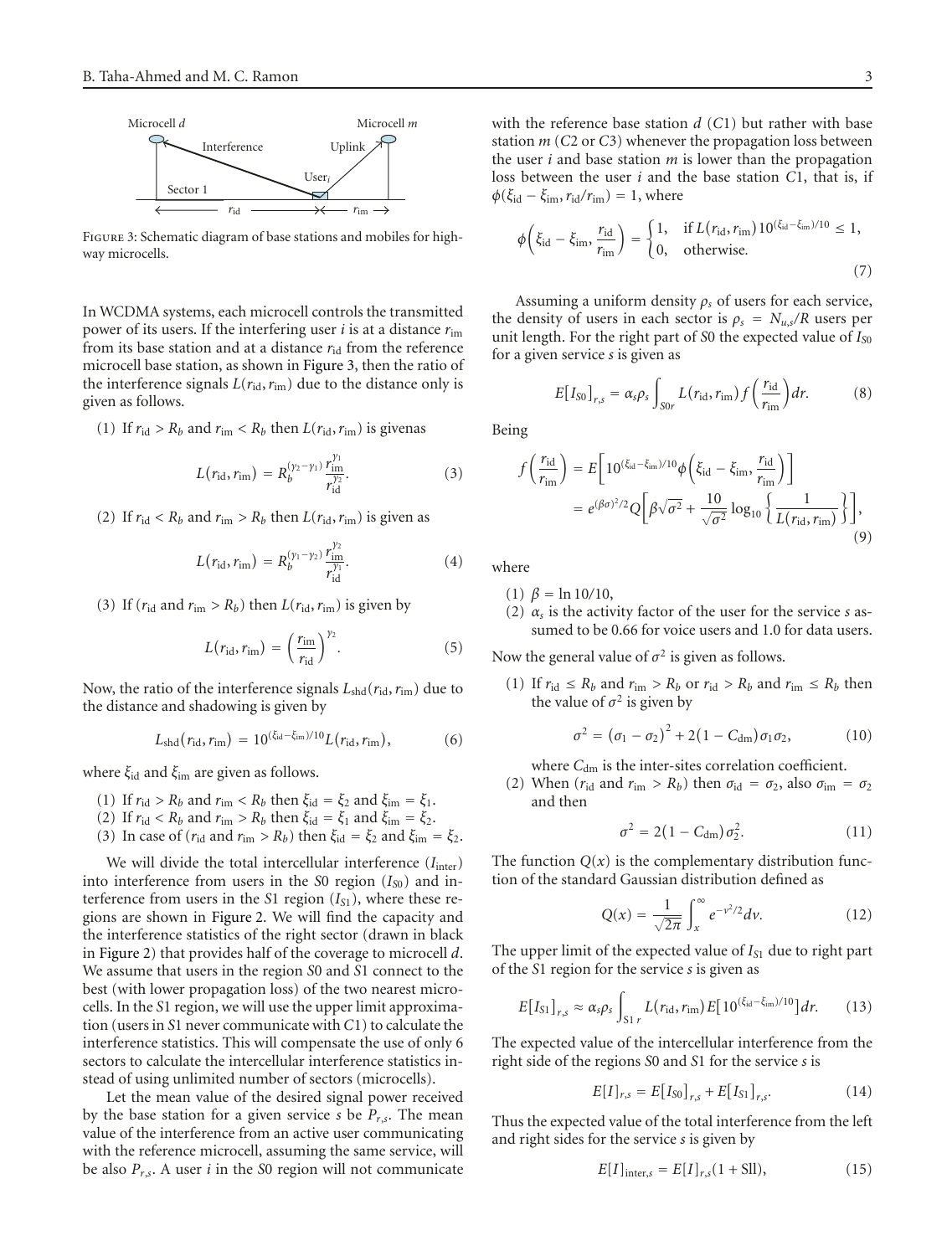where Sll is the side lobe level of the directional antenna used in each sector.

The expected value of the total intercellular interference power for the service *s* is given as

$$
E[P]_{\text{inter},s} = P_{r,s}E[I]_{\text{inter},s}.\tag{16}
$$

The expected value of the intracellular interference power due to the service *s* is given by

$$
E[P]_{\text{intra},s} = P_{r,s}E[I]_{\text{intra},s} \approx P_{r,s}\alpha_s N_{u,s}(1+\text{Sll}).\tag{17}
$$

Taking into account an imperfect power control with standard deviation error of  $\sigma_c$ (dB), the total expected interference power for the service *s* will be

$$
E[P_{\text{inf}}]_{t,s} = e^{\beta^2 \sigma_c^2/2} (E[P]_{\text{intra},s} + E[P]_{\text{inter},s}).
$$
 (18)

Using soft handoff, a fraction  $\psi$  of the sector users will be in connection with more than one base station (practically with two base stations). In this case, the expected value of the interference power for a given service *s* will be

$$
E[P_{\text{intf}}]_{t,s} = K_{\text{SHO}} e^{\beta^2 \sigma_c^2/2} (E[P]_{\text{intra},s} + E[P]_{\text{inter},s}), \qquad (19)
$$

where  $K<sub>SHO</sub>$  is an interference reduction factor that can be derived from [\[13](#page-7-13)],

$$
K_{\text{SHO}} = (1 - \psi) + \frac{\psi}{G_{\text{SHO}}},
$$
 (20)

where *G*<sub>SHO</sub> is the soft handoff gain. Practical value of  $K<sub>SHO</sub>$ in quasi 1D case (our case when the width of the highways is neglected since it is very narrow in comparison with the sector radius) is 0.95 to 0.98.

The expected value of the total interference power due to all services will be

$$
E[P_{\text{intf}}]_t = \sum_{s=1}^{M} E[P_{\text{intf}}]_{t,s},
$$
\n(21)

where *M* is the number of the services that the system supports.

The variance of the interference power  $P_{S0}$  due to right part of *S*0 for the service *s* is given as [\[7\]](#page-7-7)

$$
\operatorname{var}[P_{S0}]_{r,s}
$$
\n
$$
= \rho_s P_{r,s}^2 \int_{S0 r} \left[ L(r_{\text{id}}, r_{\text{im}}) \right]^2 \left\{ p \alpha_s g \left( \frac{r_{\text{id}}}{r_{\text{im}}} \right) - q \alpha_s^2 f^2 \left( \frac{r_{\text{id}}}{r_{\text{im}}} \right) \right\} dr,
$$
\n(22)

where

$$
g\left(\frac{r_{\rm id}}{r_{\rm im}}\right) = E\left[10^{(\xi_{\rm id}-\xi_{\rm im})/10}\phi\left(\xi_{\rm id}-\xi_{\rm im},r_{\rm id}/r_{\rm im}\right)\right]^2,
$$
  

$$
= e^{2(\beta\sigma)^2}Q\left[2\beta\sqrt{\sigma^2} + \frac{10}{\sqrt{\sigma^2}}\log_{10}\left\{\frac{1}{L(r_{\rm id},r_{\rm im})}\right\}\right],
$$
  

$$
p = e^{2\beta^2\sigma_c^2} \qquad q = e^{\beta^2\sigma_c^2}.
$$
 (23)

The upper limit of the variance of *PS*<sup>1</sup> due to right part of *S*1 for the service *s* is given as

$$
\begin{split} \text{var}\left[P_{S1}\right]_{r,s} &= \rho_s P_{r,s}^2 \int_{S1\ r} \left[L\left(r_{\text{id}}, r_{\text{im}}\right)\right]^2 \left\{p\alpha_s E\left[\left(10^{\left(\xi_{\text{id}}-\xi_{\text{im}}\right)/10}\right)^2\right] \\ &- q\alpha_s^2 E^2\left[10^{\left(\xi_{\text{id}}-\xi_{\text{im}}\right)/10}\right]\right\} dr. \end{split} \tag{24}
$$

Thus the variance of total intercellular interference power due to the total region *S*0 and *S*1 for the service *s* is given by

$$
var[P]_{inter,s} = \{ var[P_{S0}]_{r,s} + var[P_{S1}]_{r,s} \} (1 + SII). \tag{25}
$$

The variance of the intracellular interference power due to the service *s* is calculated as

$$
\text{var}[P]_{\text{intra},s} = N_{u,s} P_{r,s}^2 (1 + \text{Sll}) (p\alpha_s - q\alpha_s^2). \tag{26}
$$

The variance of the total interference power due to the service *s* is given by

$$
var[P]_{t,s} = var[P]_{inter,s} + var[P]_{intra,s}.
$$
 (27)

The variance of the total interference power due to all services *s* is given by

$$
\text{var}\left[P_{\text{inf}}\right]_t \sum_{s=1}^M \text{var}[P]_{t,s}.\tag{28}
$$

In the uplink only  $\epsilon P_{r,s}$  of  $P_{r,s}$  is used in the demodulation  $(\varepsilon = 15/16 = 0.9375)$ . Thus, for a given outage probability, the uplink carrier-to-interference ratio [*C/I*]*<sup>s</sup>* for a given service *s* is given as

<span id="page-3-1"></span>
$$
\left[\frac{C}{I}\right]_{s} = \frac{\varepsilon P_{r,s}}{E[P_{\text{inf}}]_{t} + P_{N} + \kappa \sqrt{\text{var}\left[P_{\text{inf}}\right]_{t}}},\tag{29}
$$

where  $P_N$  is the receiver noise power and  $\kappa$  is a factor that depends on the outage probability (2.13 for outage probability of 2% and it is 2.33 for an outage probability of 1%).

For a given service, the  $(E_b/N_o)$ <sub>s</sub> ratio is given as [\[14](#page-7-14)]

<span id="page-3-0"></span>
$$
\left[\frac{E_b}{N_o}\right]_s = \left[\frac{C}{I}\right]_s G_{p,s},\tag{30}
$$

where *Gp*,*<sup>s</sup>* is the processing gain of the service *s*.

Assuming a given number of users for each service, the outage probability versus number of users can be obtained using [\(30\)](#page-3-0).

For mixed services of voice and data, the ratio between the maximum transmitted power by data users and the maximum transmitted power of the voice users given in dB should be

$$
\left(\frac{P_{\rm td}}{P_{\rm tv}}\right)_{\rm dB} = (1+\delta) \left[10 \log_{10} \left(\frac{G_{p\nu} / (E_b / N_o)}{G_{pd} / (E_b / N_o)_d}\right)\right],\tag{31}
$$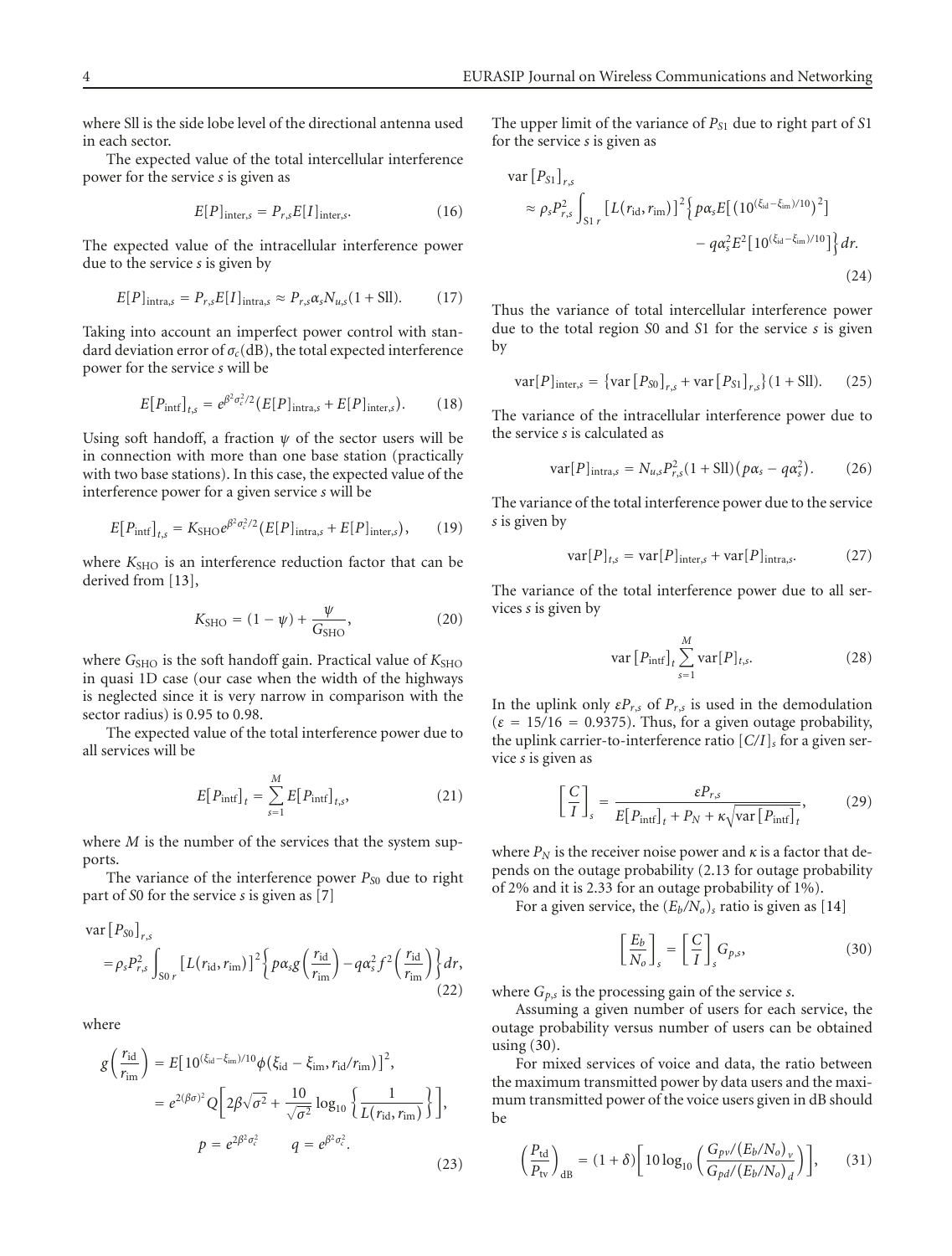where

- (1) *P*td is the transmitted power of the data users located at the sector border,
- (2)  $P_{\text{tv}}$  is the transmitted power of the voice users located at the sector border,
- (3)  $\delta$  is a constant with a value of 0.0 if only the mean value of the interference is considered. When the interference variance is also considered, it has a value of −0*.*1 to 0.1 depending on the parameters of the services under study,
- (4)  $G_{pv}$  is the voice service processing gain,
- (5)  $G_{pd}$  is the data service processing gain,
- (6)  $(E_b/N_o)_v$  is the required  $(E_b/N_o)$  for voice service given in natural numbers, and
- $(7)$   $(E_b/N_o)_d$  is the required  $(E_b/N_o)$  for data service given in natural numbers.

# <span id="page-4-0"></span>**4. NUMERICAL RESULTS**

In our estimation we assumed that the WCDMA chip rate is 3.84 Mchips/sec. For our calculations some reasonable figures are applied. Receiver noise power of −100 dBm assuming that the receiver noise figure is 7 dB, an azimuth side lobe level of −15 dB, inter-sites correlation coefficients C<sub>dm</sub> of 0.5,  $\gamma_1$  = 2,  $\gamma_2$  = 4,  $\sigma_1$  = 3 dB,  $\sigma_2$  = 6 dB,  $R_b$  = 300 m and  $R = 1$  km unless other values are mentioned. Also we assume the following.

- (1) A maximum transmitted power  $P_{\text{tv-max}}$  of 20.4 dBm for the voice service.
- (2) A maximum transmitted power *P*td- max of 25 dBm for the data service.
- (3) Base station antenna gain of 12 dB.
- (4) SHO gain of 1 dB [\[13\]](#page-7-13).
- (5) SHO users fraction *ψ* of 0.1.

We assume that the accepted outage probability is  $1\%$ and that the capacity of the sectors is calculated at this probability.

Firstly, we study the case of voice-only users (15 kbits/sec) assuming that the activity factor *α* is 0.66 and the required  $(E_b/N_o)$  is 6.7 dB [\[15](#page-7-15)]. [Figure 4](#page-4-1) shows the outage probability of the sector for three different values of  $\sigma_c$ , that is, 1.0, 1.5 and 2.0 dB. For an outage probability of 1%, the capacity of the sector is 54.7, 51.8, and 48.1 voice users, respectively.

Next we study the case of data-only users assuming a bit rate of 120 kbps ( $G_p = 32$ ), required ( $E_b/N_o$ ) = 2.5 dB, and  $\alpha = 1$  [\[14](#page-7-14)]. [Figure 5](#page-4-2) shows the outage probability for three values of  $\sigma_c$ , that is, 1.0, 1.5, and 2.0 dB. For an outage probability of 1%, the capacity of the sector is 12.9, 11.8, and 10.6 data users, respectively.

Let us now study the case of mixed services. [Figure 6](#page-5-0) shows the outage probability as a function of the number of voice users/sector for three values of  $\sigma_c$ , that is, 1.0, 1.5, and 2.0 dB assuming that 5 data users exist within each sector. For an outage probability of 1%, the capacity of the sector is 33.8, 30.2, and 25.5 voice users respectively. [Figure 7](#page-5-1) shows the mixed capacity of the sector when  $\sigma_c = 1.5$  dB.



Figure 4: Outage probability of the sector for voice users only.

<span id="page-4-1"></span>

<span id="page-4-2"></span>Figure 5: Outage probability of the sector for data users only.

[Figure 8](#page-5-2) shows the effect of the sector range *R* on the sector uplink capacity when  $\sigma_c = 1.5$  dB. It can be noticed that for  $300 \le R \le 900$  m the capacity increases when *R* increases and then it remains constant for  $900 \le R \le 1000$  m. At higher sector range, sector capacity reduces monotonically. In practice, *R* could have a value of 1000 to 2000 m. To start with, one base station could be deployed each 4.0 km of the highway. With the time, another base station could be deployed in between, reducing the distance between the base stations to 2.0 km.

[Figure 9](#page-5-3) shows the effect of the side lobe level Sll on the sector uplink capacity. It can be seen that reducing the side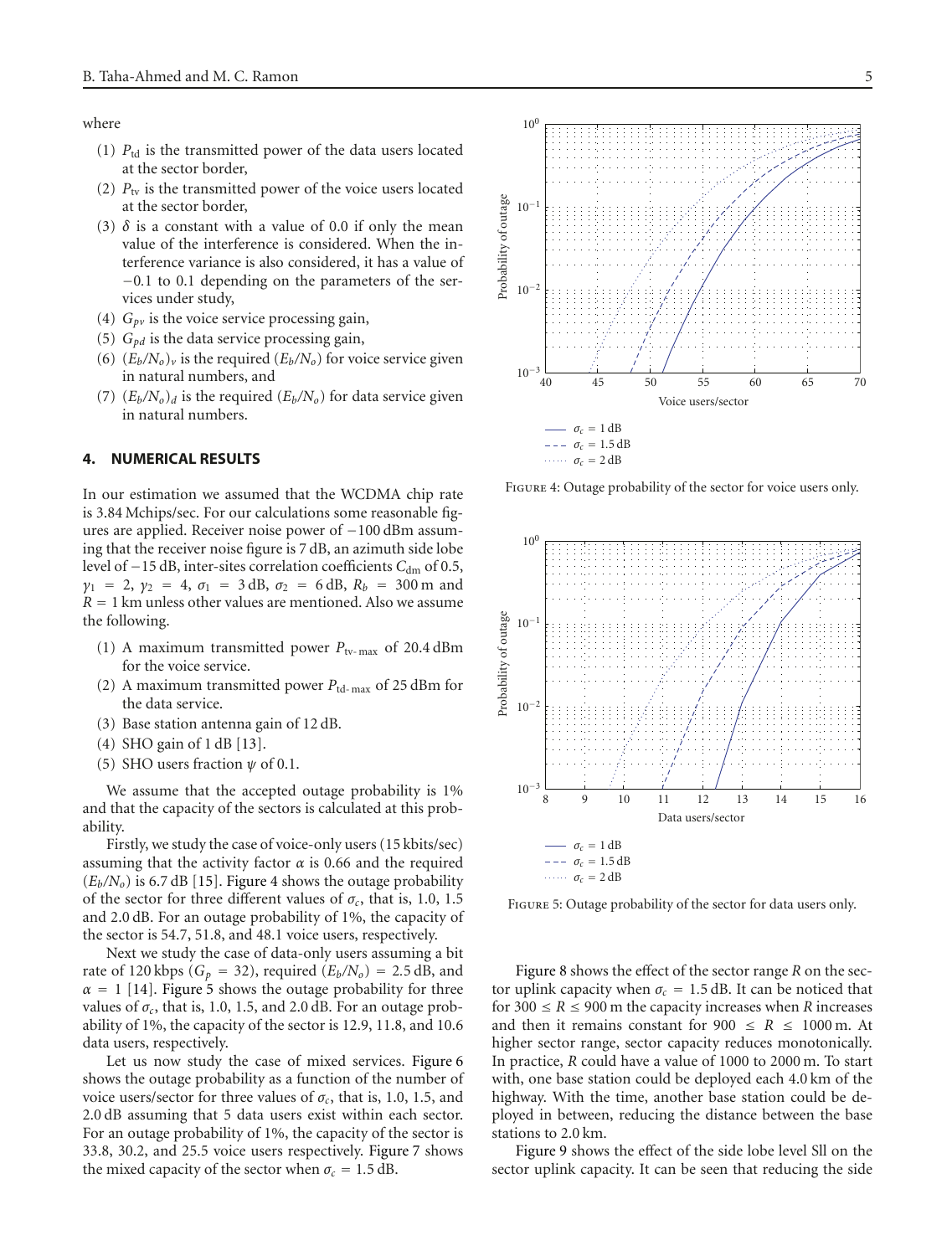

<span id="page-5-0"></span>FIGURE 6: Outage probability of the sector for mixed voice and data users.



<span id="page-5-1"></span>Figure 7: Mixed capacity of the sector.

lobe level will increase the capacity of the sector. An antenna with azimuth side lobe level of −15 dB or better is a good choice.

[Figure 10](#page-6-1) points out the effect of the break point distance *Rb* on the sector uplink capacity. It can be noticed that the effect of the break point distance on the uplink capacity of the sector is very small (0.2 users) and that the maximum capacity is obtained at *Rb* of 450 m.

[Figure 11](#page-6-2) depicts the effect of the inter-sites correlation coefficient C<sub>dm</sub> on the sector uplink capacity. It can be noticed that the effect of the inter-sites correlation coefficient *C*<sub>dm</sub> on the uplink capacity of the sector is very small (0.1) users). This is due to the fact that the intercellular interference affected by the inter-sites correlation coefficient is small



<span id="page-5-2"></span>FIGURE 8: Sector capacity for different *R* for (voice users only, mixed services (voice users +5 data users), and data users only).



<span id="page-5-3"></span>Figure 9: Effect of the antenna sidelobe level on the sector uplink capacity.

compared with the intracellular interference not affected by the inter-sites correlation coefficient.

[Figure 12](#page-6-3) shows the effect of the propagation exponent *γ*<sup>1</sup> on the sector uplink capacity. It can be noticed that increasing the value of  $\gamma_1$  will reduce the sector uplink capacity. This is due to the fact that increasing *γ*<sup>1</sup> will increase the propagation loss which reduces the power level of the received signal reducing the capacity (as shown by [\(29\)](#page-3-1)).

[Figure 13](#page-6-4) represents the effect of the propagation exponent  $y_2$  on the sector uplink capacity. It can be noticed that increasing the value of  $\gamma_2$  from 4 to 4.75 will increase the sector uplink capacity. Also, it can be noticed that increasing *γ*<sub>2</sub> from 4.75 to 6 will reduce the sector uplink capacity. This is due to the fact that increasing *γ*<sup>2</sup> will increase the isolation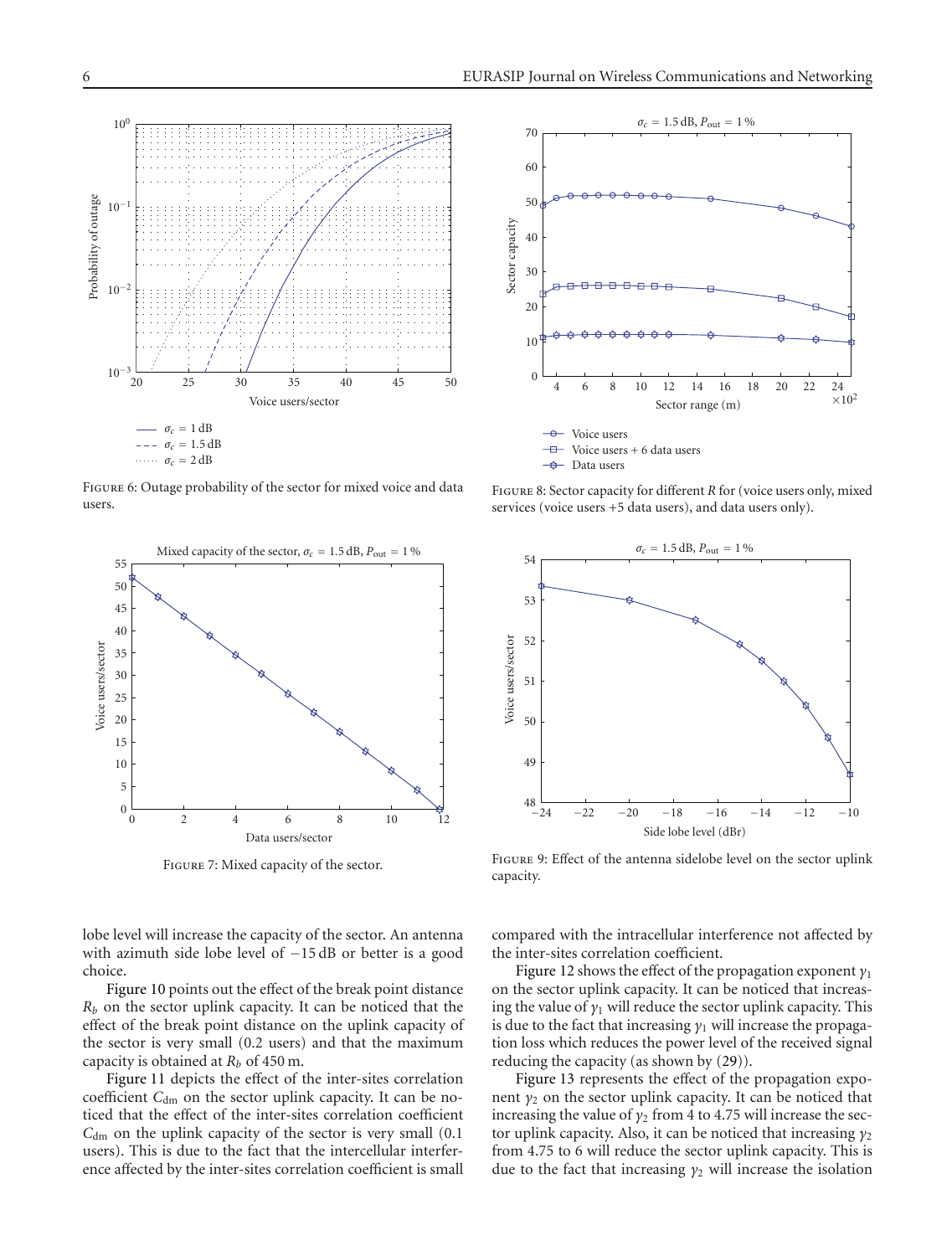

<span id="page-6-1"></span>FIGURE 10: Effect of the break point distance  $R_b$  on the sector uplink capacity.



<span id="page-6-2"></span>Figure 11: Effect of the inter-sites correlation coefficient on the sector uplink capacity.

(lower intercellular interference and thus higher capacity) between the microcells. Nevertheless, increasing *γ*<sub>2</sub> increases</sub> the propagation loss lowering the sector uplink capacity. For *γ*<sup>2</sup> between 4 and 4.75, the effect of the isolation is dominant. Thus, the capacity increases. For  $\gamma_2$  higher than 4.75, the effect of the propagation loss is dominant.

Finally, we will study the effect of reducing the base station receiver noise figure using new technologies such as high temperature filters and super low noise amplifiers (amplifiers with noise figure lower than 0.5 dB). [Figure 14](#page-7-16) shows that the effect of reducing the receiver noise figure is quasi null when the sector radius is 1000 m. Nevertheless, at higher sector range, the effect will be notable. Reducing the noise figure of the receiver from 7 to 5 dB will increase the sector uplink capacity by 0.5 voice users for a sector range of 1500 m. For a sector range of 2000 m, reducing the noise figure from 7



<span id="page-6-3"></span>Figure 12: Effect of the propagation exponent *γ*<sup>1</sup> on the sector uplink capacity.



<span id="page-6-4"></span>FIGURE 13: Effect of the propagation exponent  $\gamma_2$  on the sector uplink capacity.

to 5 dB will increase the sector uplink capacity by 1.4 voice users. Thus, for a sector range of 1500 m or lower, it is unnecessary to use high-cost components in the receiver since its effect is marginal.

It has been noticed that 98.4% of the interference is due to *S*0 region (4 sectors). Thus, the 5 microcells (10 sectors) model is sufficient for calculating the interference statistics with a high accuracy.

# <span id="page-6-0"></span>**5. CONCLUSION**

We have presented a model to calculate the capacity and interference statistics of a multi-service WCDMA in rural highway cigar-shaped microcells. The capacity of the sector has been studied using a general two-slope propagation model with lognormal shadowing and imperfect power control and